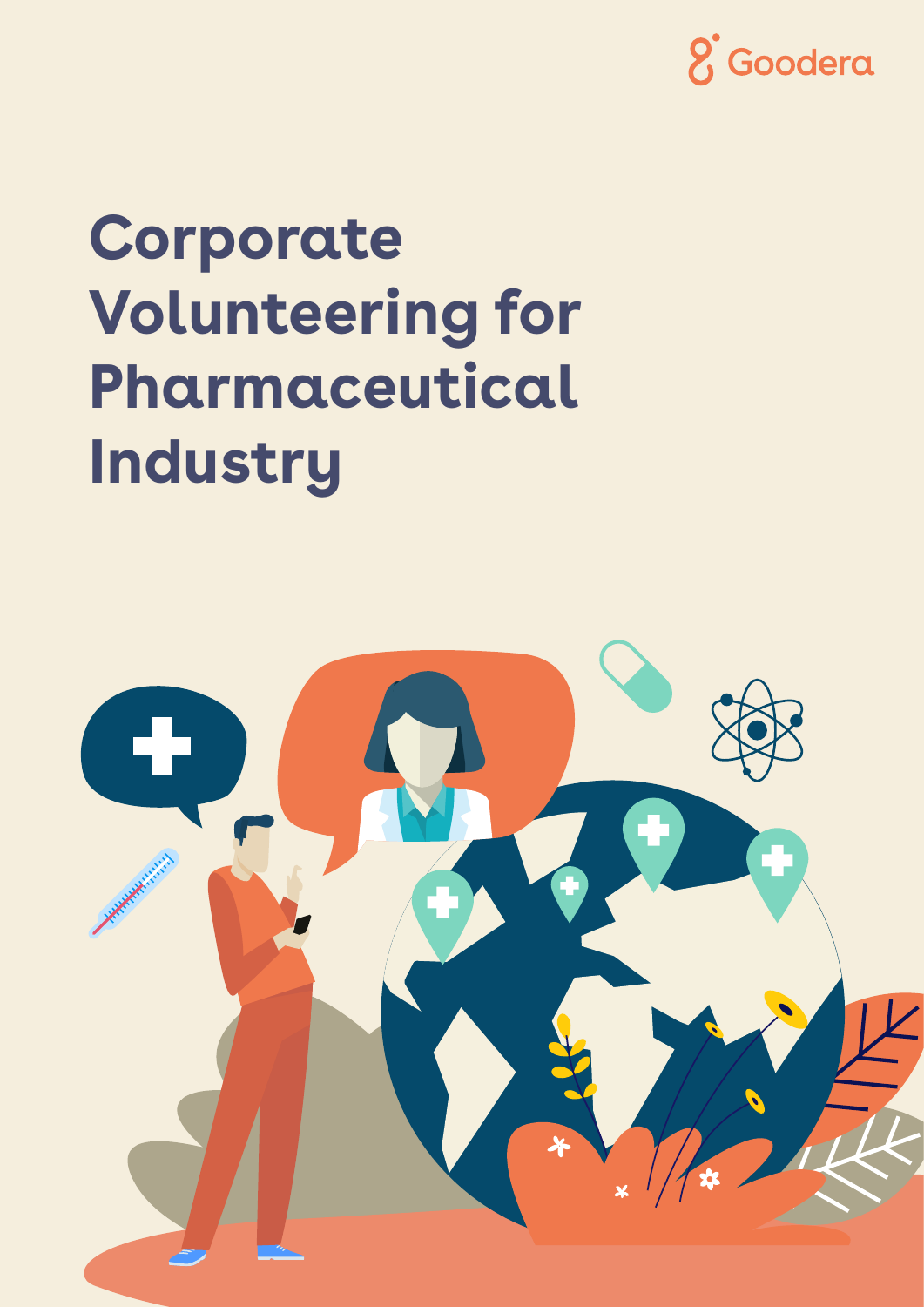### **Index**

| 1. Introduction                                                                 |              |
|---------------------------------------------------------------------------------|--------------|
| 2. Corporate Volunteering:<br>A Necessity for<br><b>Pharmaceutical Industry</b> | $\mathbf{2}$ |
| 3. Tackling Challenges in the<br>Industry                                       | $\mathbf{3}$ |
| 4. Goodera Volunteer: Helping<br><b>Leading Organizations</b>                   | 6            |
| <b>5. About Goodera Volunteering</b><br>Platform                                |              |

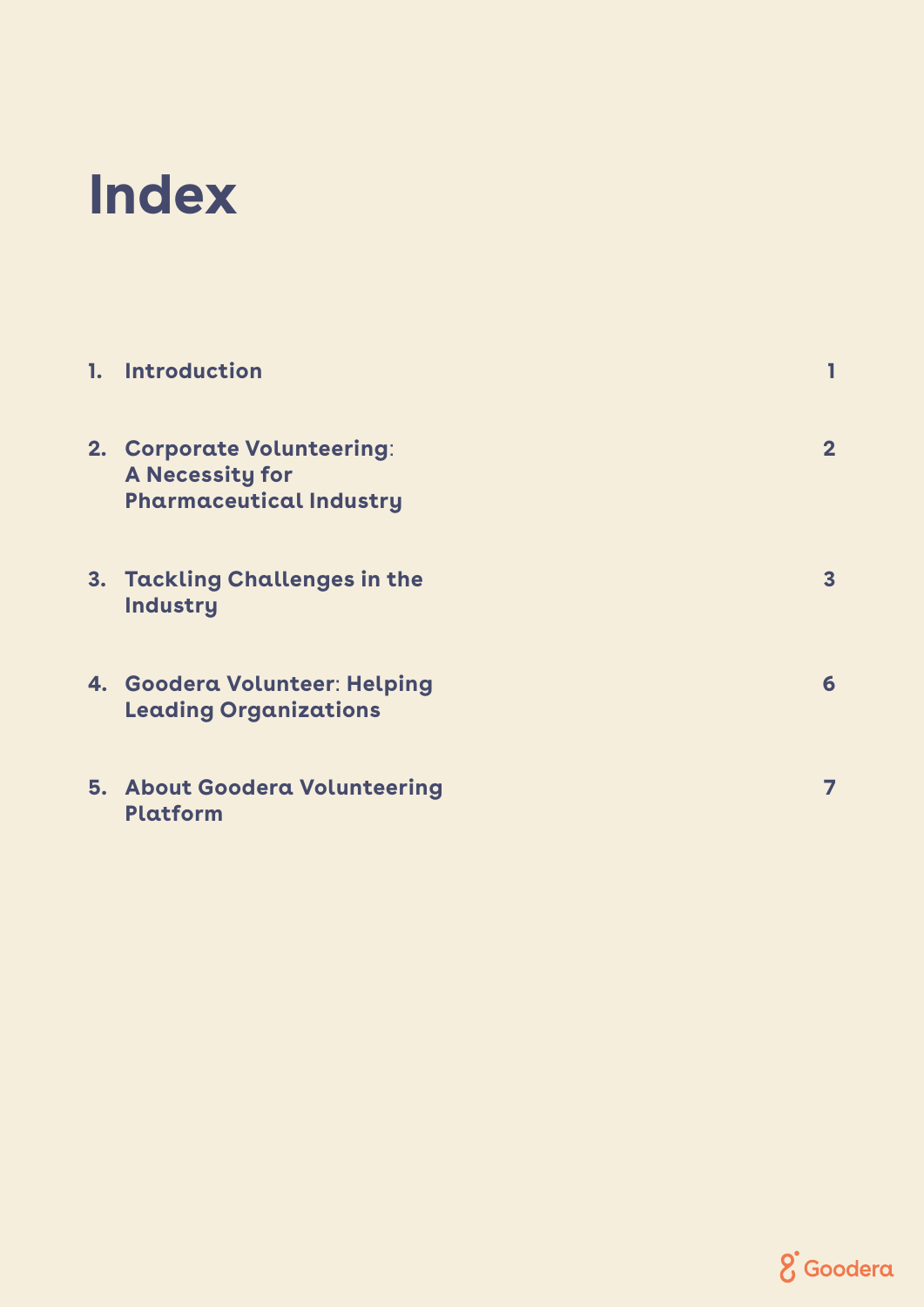### **Introduction**

#### **INDUSTRY OVERVIEW**

The Indian pharmaceutical industry is ranked 3rd biggest in the world in terms of volume, while catering to over 50 per cent of the global demand for various vaccines. With advantages like cheaper labor and production cost, increasing health insurance penetration, rising industry investments, and better government policy structure, experts believe that the Indian pharmaceutical sector will most likely continue to grow at a CAGR (compounded annual growth rate of 22.4%) over the next few years.



Pharmaceutical Exports

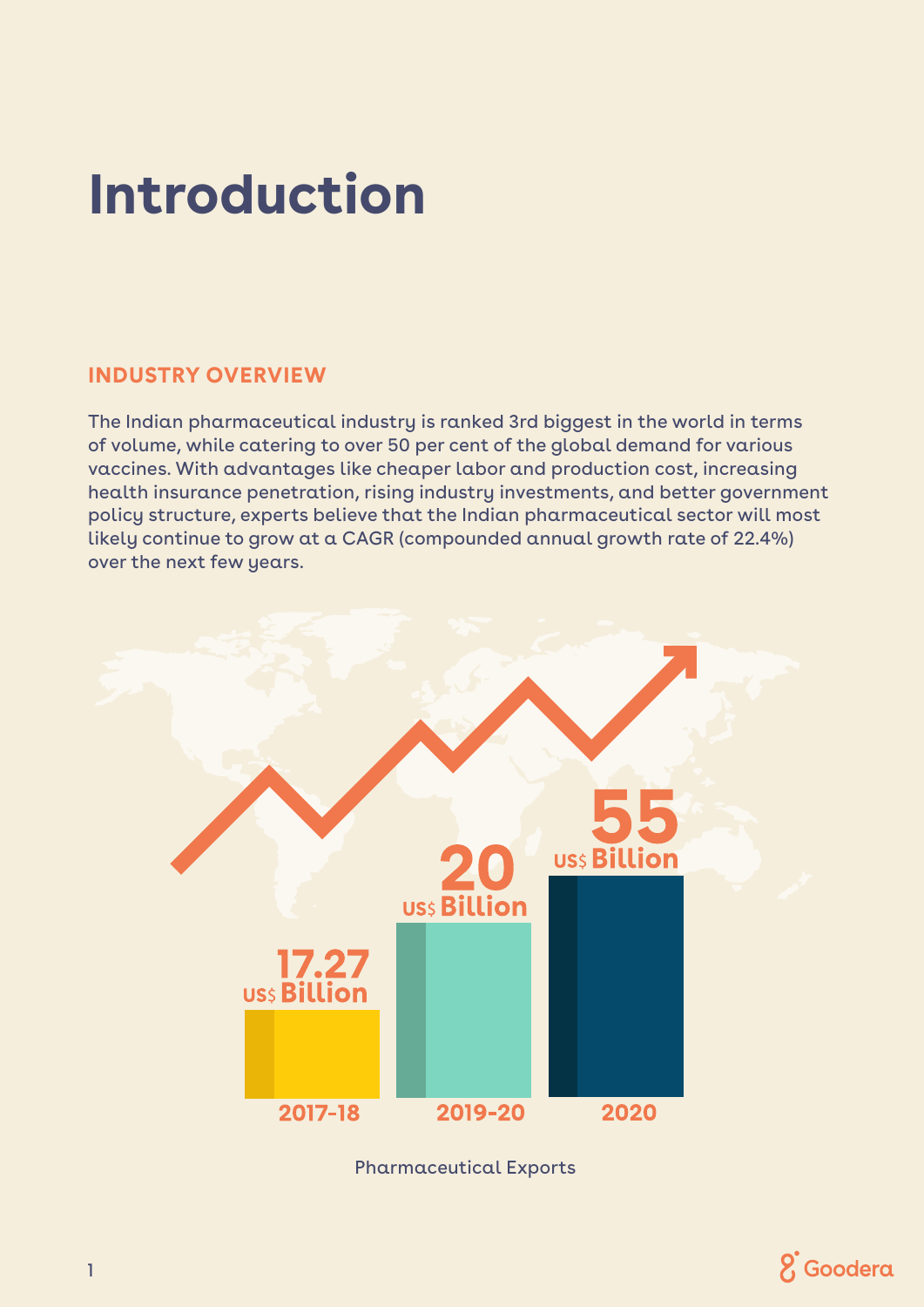## **Corporate Volunteering : A Necessity for Pharmaceutical Industry**

Corporates across the globe are increasingly motivating their employees to engage in activities that promote social good. Corporate volunteering provides mission-driven experiences for employees to engage with them, while simultaneously driving social impact. It has multiple advantages ranging from enhanced employee engagement to better brand image.



**Motivating employees to volunteer can solve many business problems.**

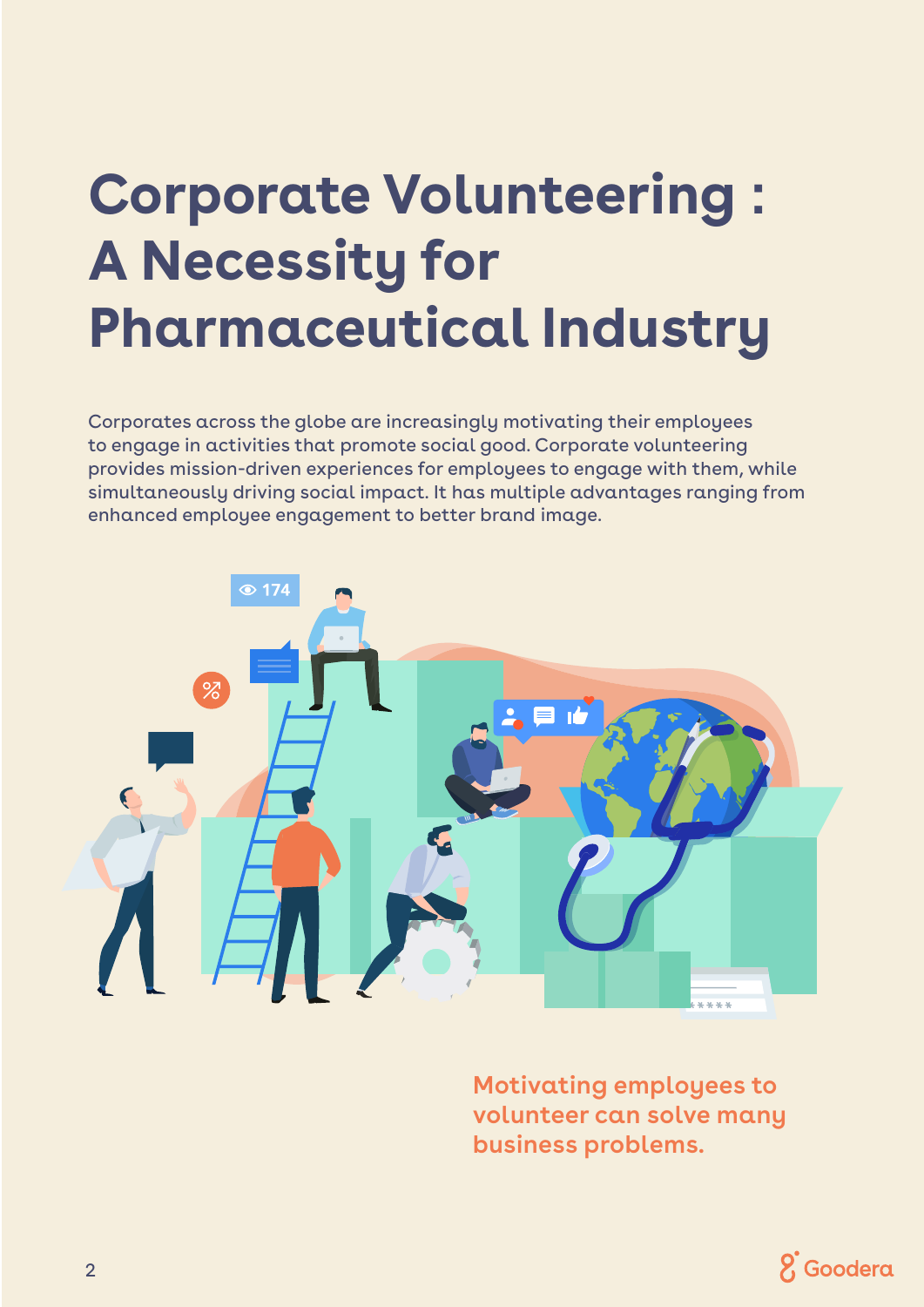**Following are a few such pharma-specific challenges that can be tackled through the path of corporate volunteering**:

#### **TALENT POACHING**

**The pharmaceutical industry has a limited number of top players because of the high R**&**D and distribution costs as well as existing patents that make it difficult for smaller players to enter the market. This limited number of players results in the top talent of most companies being poached by competitors. Hiring and attrition costs thus form a major expense for most pharma companies.**



#### **ENHANCED EMPLOYEE RETENTION**

**Research has shown that motivating employees to volunteer towards social causes enhances their engagement with the employer. Moreover, millennials often prefer companies having a positive societal image to work for. Therefore, corporate volunteering can reduce attrition, giving an edge over competitors.**



#### **CLINICAL TRIALS LEND A NEGATIVE IMAGE**

**Pharma companies have to indulge in clinical trials as part of their R**&**D program. These trials involve testing newly developed drugs on animals and sometimes on humans as well. This has resulted in the pharmaceutical indusatry getting a negative image in the eyes of the common man.** 

#### **IMPROVED SOCIETAL IMAGE**

**Carefully organized corporate volunteering events drive impact that makes the society a better place to live in. This, in turn, helps promote a positive image**; **working as a cushion from the negative thoughts coming in from the company**'**s R**&**D activities.**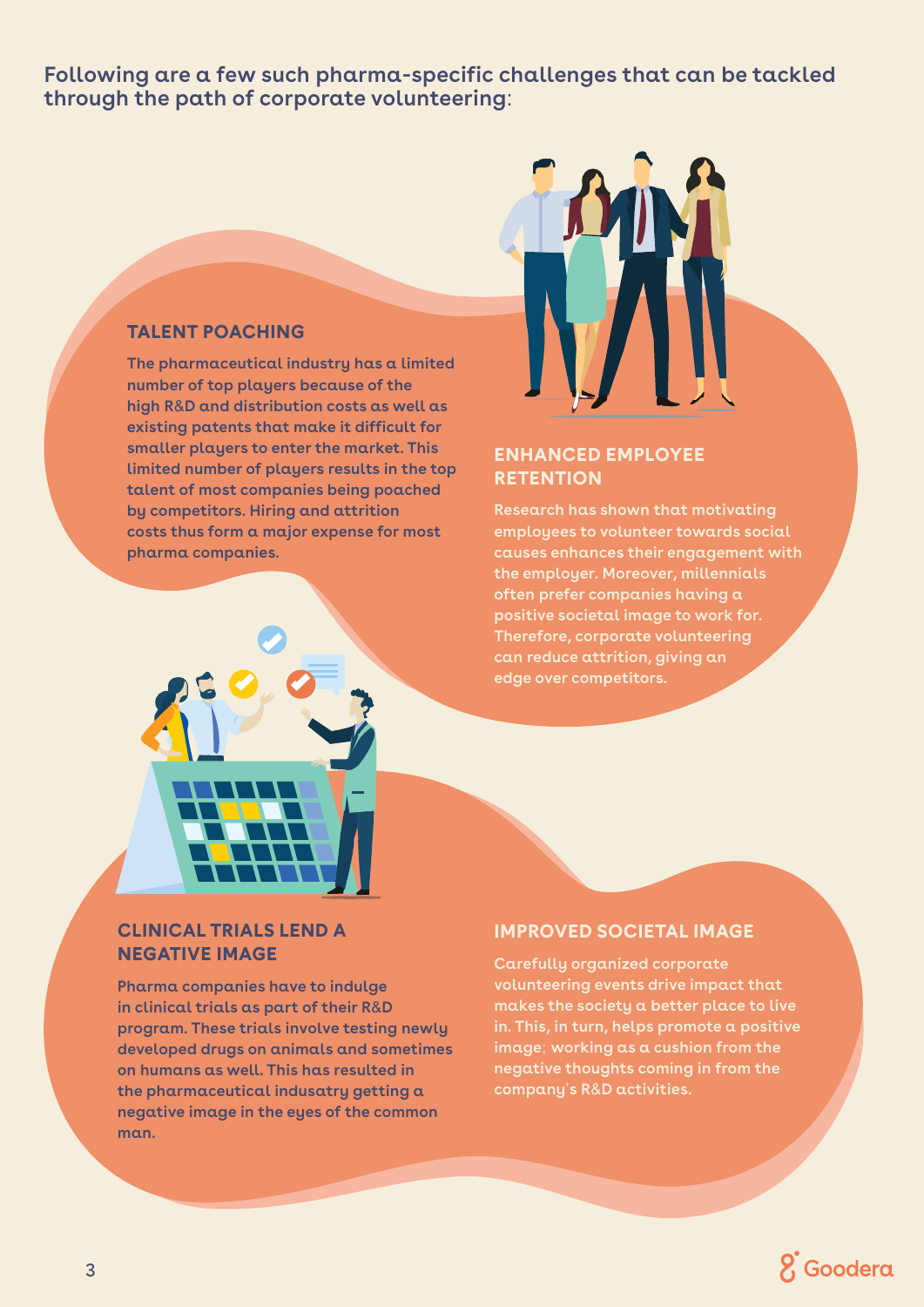

#### **LIMITATIONS IN OPEN MARKETING**

**Thanks to strict regulatory guidelines in the pharmaceutical industry, open marketing of drugs mentioned in Schedule H, H1 and X is prohibited in order to minimize drug abuse and exploitation. This makes it tough for companies to communicate their marketing messages to a broad target audience using mass market channels.**

#### **IMPACT-DRIVEN INDIRECT MARKETING**

**Through volunteering activities, pharma companies can indirectly market their products and brand elements by showcasing the impact that their employees made and the causes that they support. This will improve brand awareness and recall among customers, while ensuring regulatory compliance.** 

#### **LIMITED BRAND-CONNECT WITH THE USERS**

**The pharma industry is driven by product popularity, with some popular products managing to develop their own brand names and customer following. However, the end user isn**'**t always aware of the parent company behind most pharma products, making it difficult for corporates to leverage brand equity across multiple products.**

#### **INCREASED BRAND AWARENESS**

**Corporate volunteering activities can be structured to portray the company as one that does societal good to build a positive brand image. Through this, manufacturers will be able to take advantage of their positive image for promoting multiple products under their brand umbrella. A recognizable brand name can also help while launching new products in the market.**

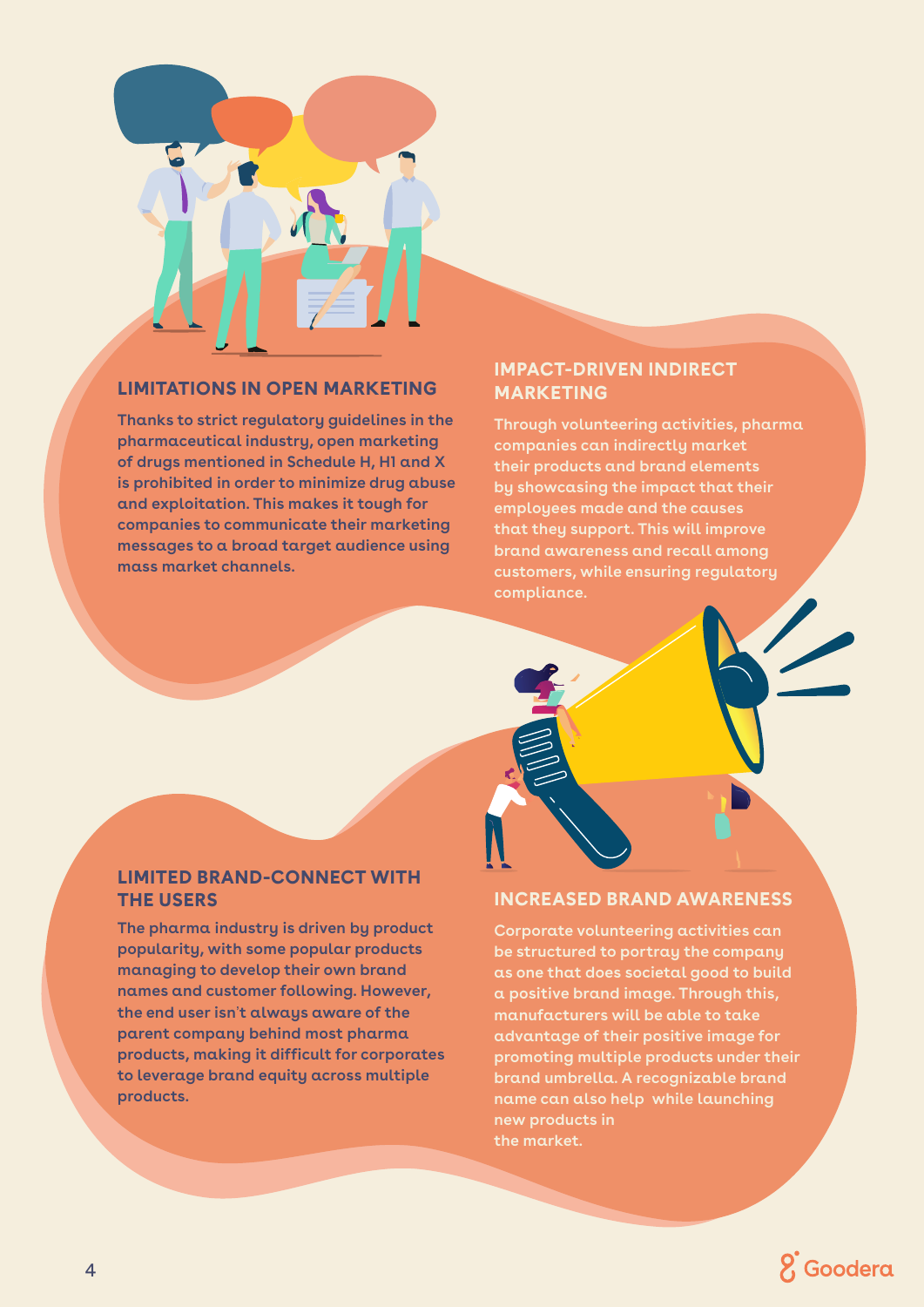

#### **AILMENT-CENTRIC MARKETING**

**Owing to the use cases of most pharma products, it becomes imperative for companies to use ailment-centric marketing in order to make potential customers aware of their offerings. This type of communication results in a mildly negative tone in the marketing collateral.**

#### **SOCIAL MARKETING WITH IMPACT**

**Working towards social causes through employee volunteering provides companies, a positive narrative. Marketing along these social themes, backed by intelligent brand and product placements is a smart way to promote the company.**



#### **DISENGAGED FEET ON STREET EMPLOYEES**

**The pharmaceutical industry is one of the biggest employers of feet-on-the-street employees. Experts suggest that 30**% **of all employees working in the pharma industry are feet-on-the-street. However, since this workforce isn**'**t based out of corporate offices, it often is not aligned with the company**'**s mission, vision and core values.**

#### **BETTER CONNECT WITH THE WORKFORCE**

**By leveraging technology, corporate volunteering events can be organized across the country in a centralized manner. This helps in ensuring that the employees working far away from the company offices are also connected to its mission and vision, and work towards achieving the same.**

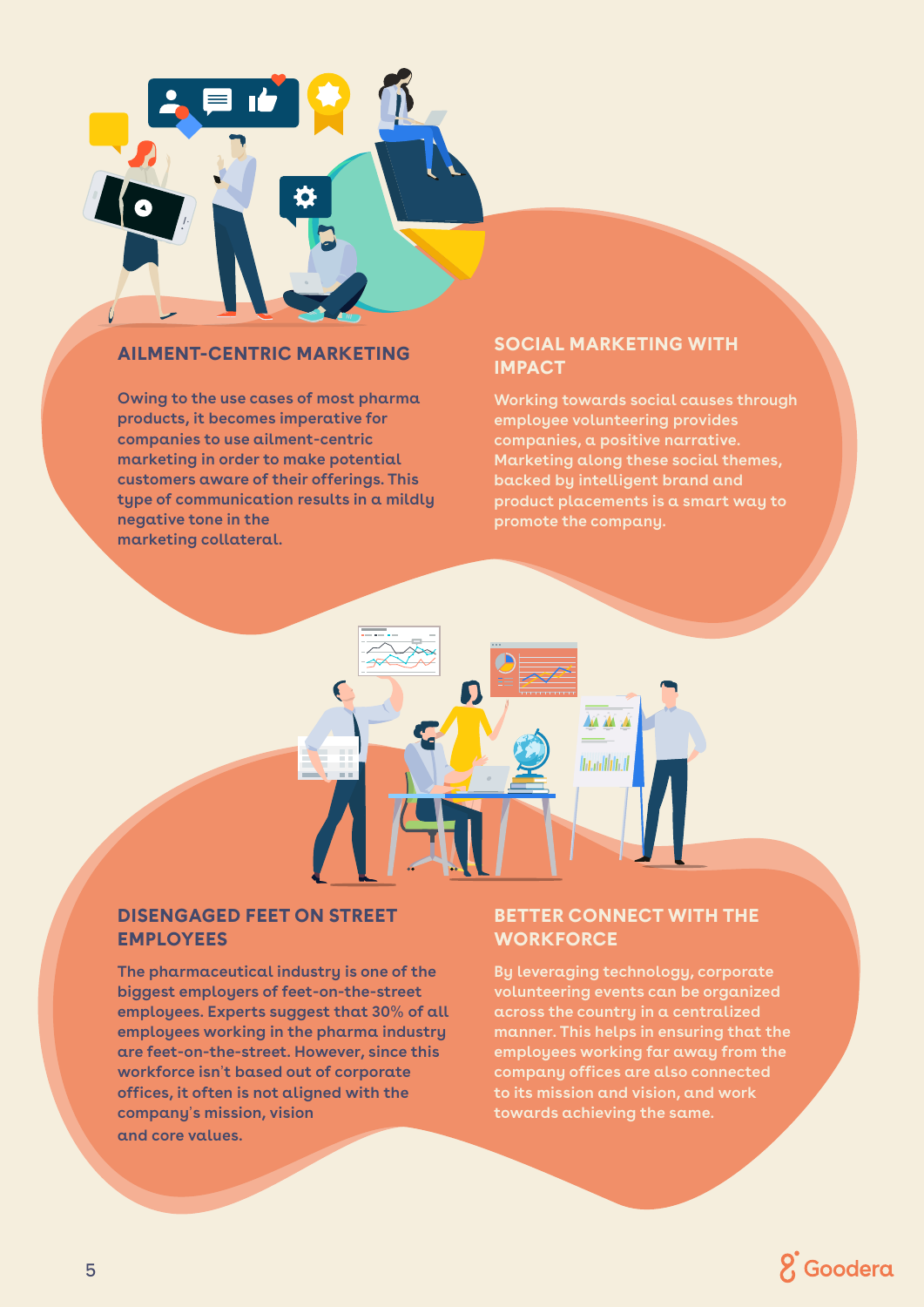## **Goodera Volunteer** : **Helping Leading Organizations**

A British multinational pharmaceutical company, with the intention of doing societal good while engaging its wide employee base simultaneously, reached out to Goodera for its technological platform and domain expertise.



Thanks to its market-leading volunteering management platform, Goodera provided consultation regarding how to shape its corporate volunteering program, which social causes to support, and how to communicate with the employees to ensure high participation.

Participating employees gave positive feedback and expressed increased levels of self-satisfaction and employer engagement after doing good to the society. Moreover, each feedback received was carefully analyzed and used to further improvise offerings made to the company's employees in the future, thus providing a more engaging experience each time

> **of its employees engaged in the country through strategically organized events that made measurable impact in the education and environmental space.**